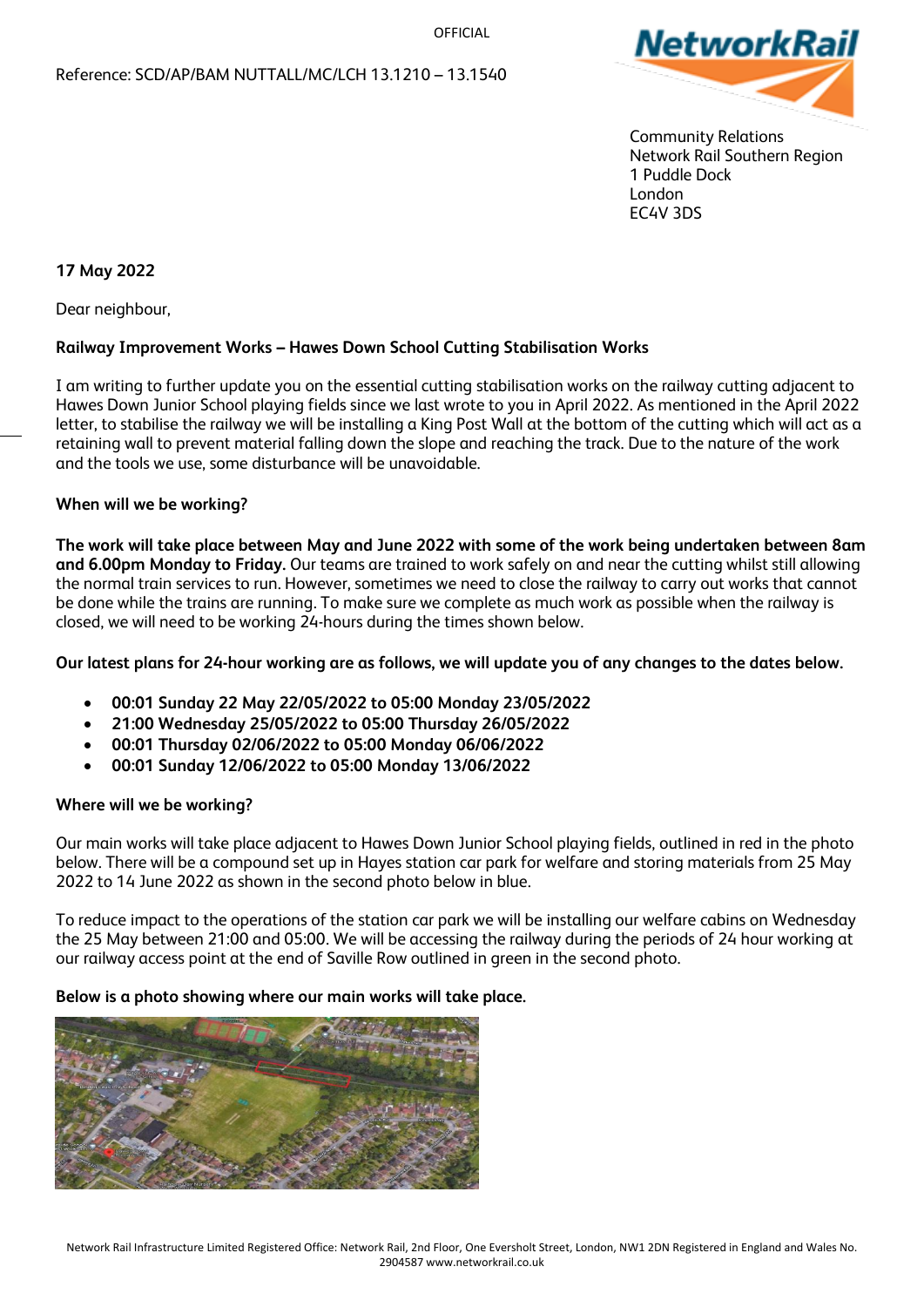Reference: SCD/AP/BAM NUTTALL/MC/HDR 20m 220y – HDR 20m 440y



**Below is a photo showing our railway access point at Saville Row and our welfare and compound area in Hayes station.**



**We kindly request that residents avoid parking on the bend of Saville Row, as highlighted in yellow in the below photo, during the main railway blockade period between 23:00 Wednesday 1 June and 05:00 Monday 6 June 2022 as this will block the access for our transport vehicles to enter the railway access point**.

**Below is a photo showing area where parking will be restricted on Saville Row**



Delivering the highest standards of safety is paramount to our work and keeping people safe on and around the railway is at the heart of everything we do. We are sorry for any disturbance and inconvenience that these works may cause you. All staff working on site are fully briefed on working responsibly in the local community and keeping noise levels to an absolute minimum level.

I hope this information is helpful and we apologise for any inconvenience these essential works may cause. However, if you have any additional questions or concerns, please visit **[www.networkrail.co.uk](http://www.networkrail.co.uk/)** or telephone our **24-Hour National Helpline on 03457 11 41 41 quoting Hawes Down School Cutting Stabilisation Works.**

Yours faithfully

John Moss-Coleman Community Relations Manager